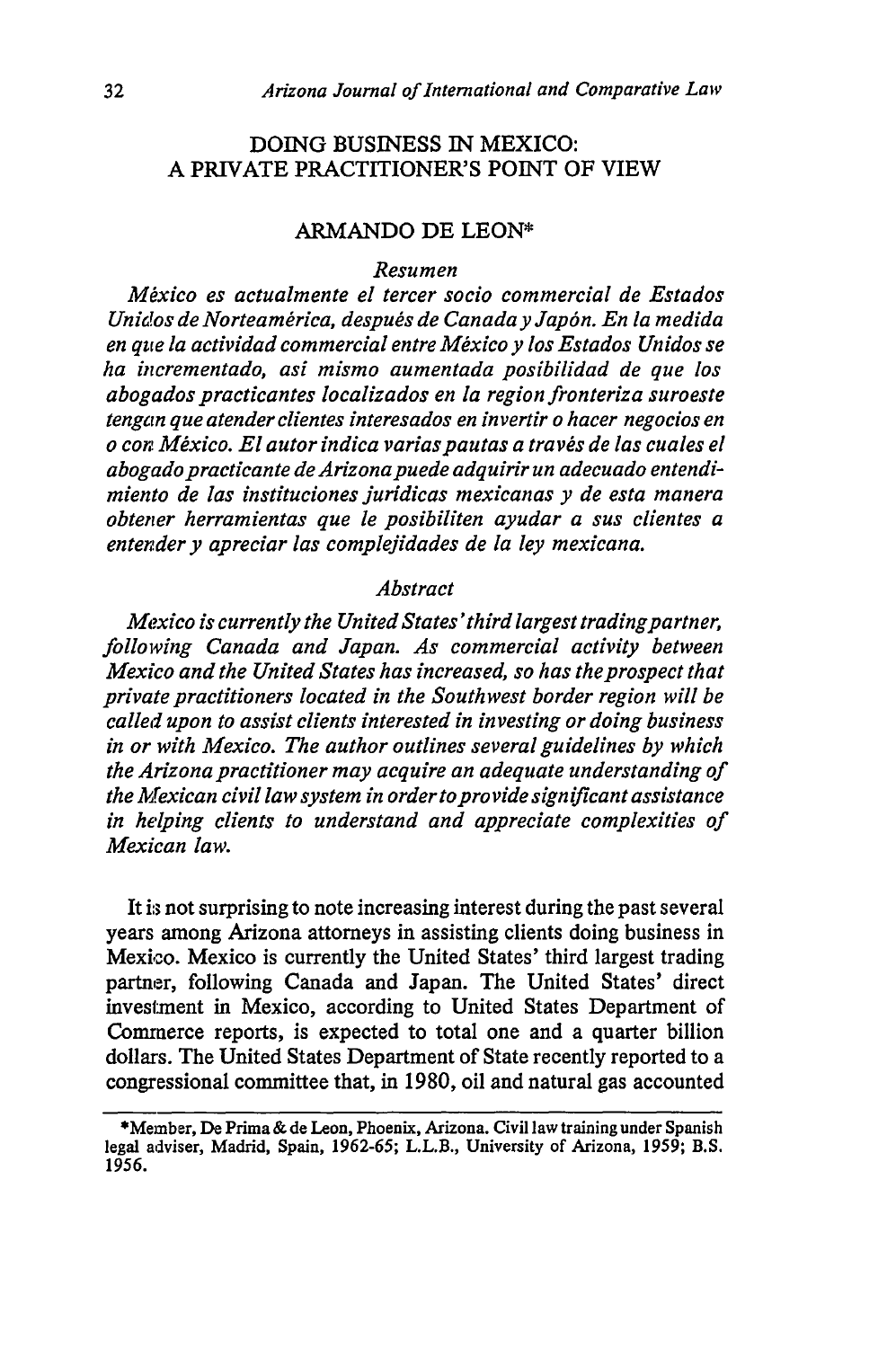for over 50% of United States imports from Mexico. The State Department report also asserted that tourism accounts for 7% of Mexico's export earnings and that United States visitors provided between 60% and 70% of Mexico's total earnings from tourism. Furthermore, the growth and impact of Mexico's border in-bond assembly plant program has been remarkable. The number of in-bond assembly plants has continued to expand by at least 10% per year. There are now approximately 600 to 700 in-bond assembly plants in Mexico, employing a work force of over 125,000 employees, exporting products from Mexico to the United States.

What impact does such economic growth have on the average practitioner? A private practitioner may be motivated to learn more about how to do business in Mexico, particularly if he or she represents clients who have investments or other business interests in Mexico. The increase in commercial activity between the other two neighbor nations will, to a major extent, concentrate along the Southwest border area. This enhances the prospect that private practitioners located in this region may be increasingly called upon to assist clients interested in investing or doing business in or with Mexico.

The practitioner, by so assisting clients, is not holding himself or herself out as practicing in Mexico. Mexico has strict residency, educational and licensing requirements to attain such status. The practitioner who has acquired an adequate understanding of the Mexican civil law system may, nevertheless, provide significant assistance in helping clients to understand and appreciate complexities of Mexican law. For example, the practitioner may assist a client in acquiring a beneficial user's interest in resort property located within Mexico's prohibited zones or may acquaint a business client with the process of incorporating and registering a 100% foreign-owned Mexican in-bond assembly corporation. The private practitioner may also assist as a liaison in seeking Mexican corporate representation of a client seeking entry of a product into the Mexican economy.

Another way of assisting clients is by establishing a network of working relationships with attorneys in Mexico. This can best be achieved by attending any of the wide range of seminars or conferences on Mexican law held in the United States and Mexico. Almost every such conference or seminar provides the opportunity to meet with Mexican national practitioners. If the practitioner plans to assist clients on Mexican law matters and has Spanish language ability, he or she also may commence to acquire a Mexican law library. Alternatively, English language versions and complete translations of Mexican law library materials may readily be purchased.